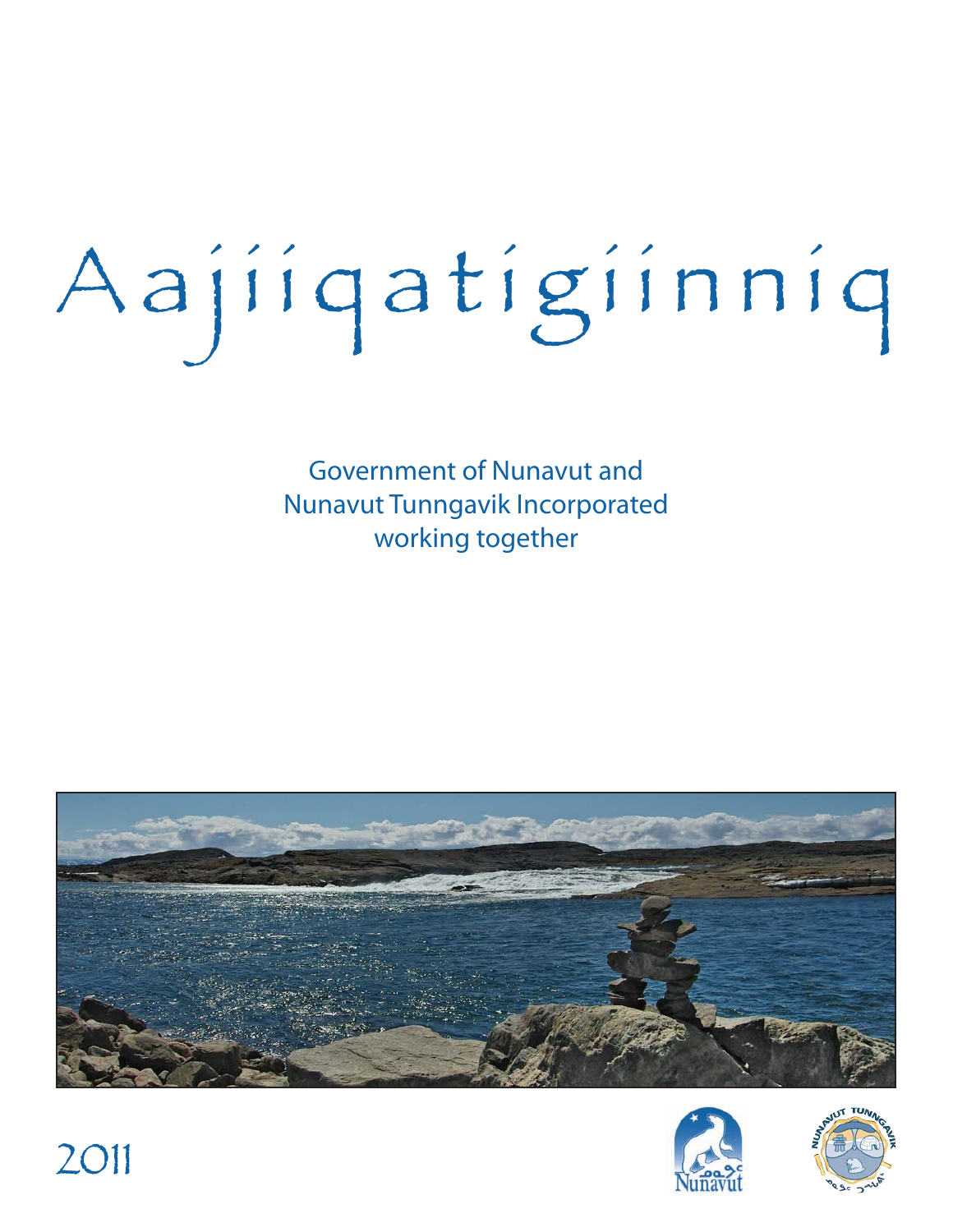# Aajiiqatigiinniq

**WHEREAS** the Government of Nunavut (GN) and Nunavut Tunngavik Incorporated (NTI) wish to maintain a mutually beneficial working relationship, and jointly address and support common objectives and priorities; and

**WHEREAS** the GN and NTI wish to implement *Aajiiqatigiinniq* pursuant to the 1999 Clyde River Protocol, which created the foundation for an ongoing working relationship;

**NOW, THEREFORE**, the GN and NTI agree to conduct their working relations in accordance with the Clyde River Protocol, and as follows:

# **Our Commitment to Work Together**

We recognize that NTI and the GN, in many cases, are working towards the same goals. We are both working to improve the lives of Inuit and to help Nunavut realize its potential as a healthy, prosperous, and secure territory within Canada.

With *Aajiiqatigiinniq*, we commit our organizations to work together, and jointly agree to work on priority areas of mutual interest in order to achieve progress towards our long-term goals.

By working together, we will be more successful in reaching our goals, and will utilize our resources more efficiently when working on our shared priorities. Most importantly, a positive working relationship will produce the best environment to ensure Inuit culture, language, and societal values form the foundation of all that we do.

At this time, Inuit are looking to NTI and the GN to facilitate long-lasting positive change. It is clear that we need to close the gap in the quality of life that now exists between Inuit and other Canadians. In addition, as the world becomes increasingly interested in the Canadian Arctic, we must assert ourselves in all domestic and international activities related to the Canadian Arctic.

Therefore, in *Aajiiqatigiinniq*, we will focus on three thematic areas:

1. *Encourage self reliance.* For our Territory to be successful, Inuit must participate fully in its operation. We recognize that in order to increase selfreliance, we must first work towards providing communities the tools necessary to achieve community wellness. For individuals, we must provide individuals with the tools to overcome barriers, or for those who wish to help others in need, greater supports to ensure their efforts can be sustained.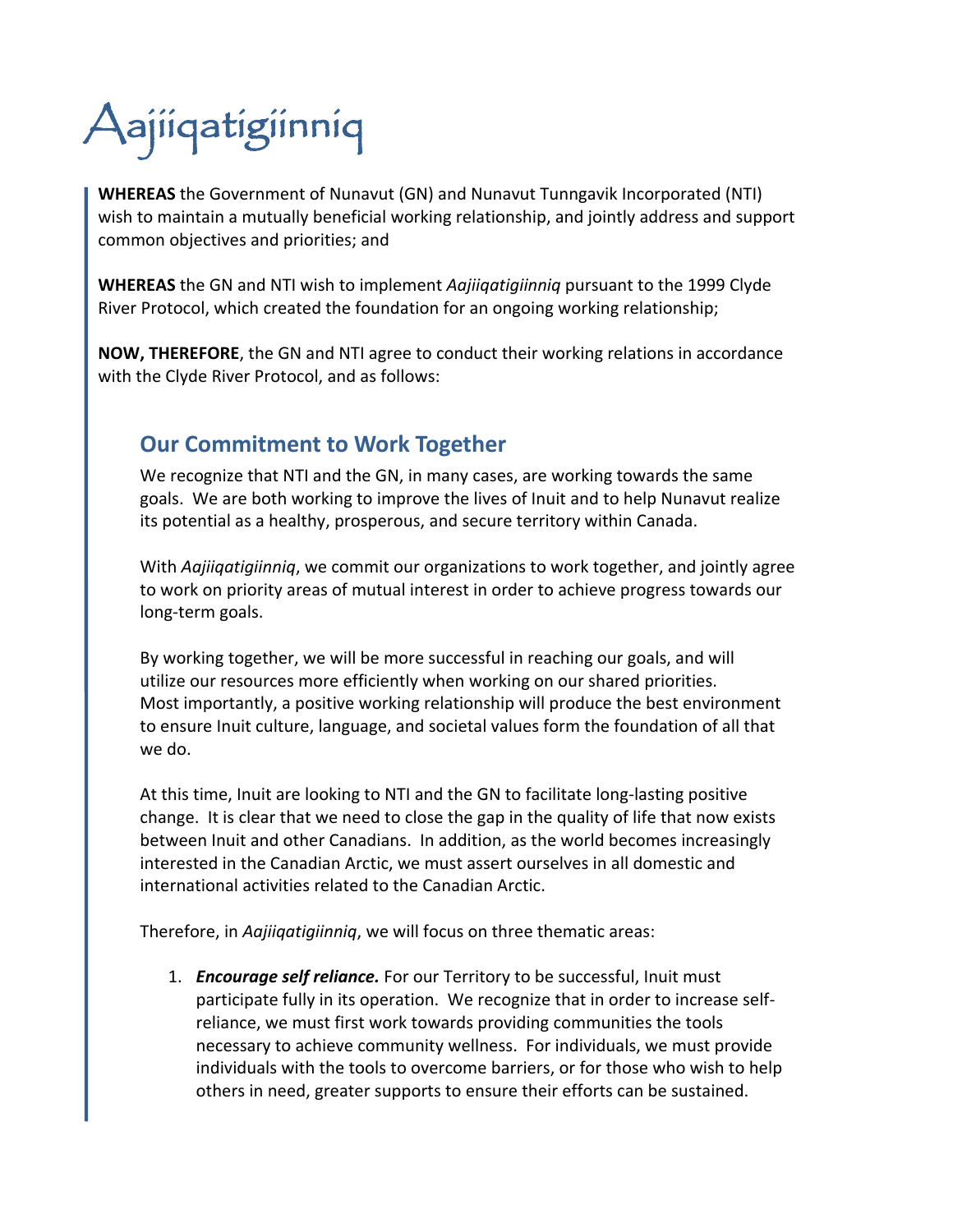- 2. *Raise the standard of living of Inuit.* The current social indicators for Inuit in Nunavut show many gaps that must urgently be addressed. There are many areas that can be worked on to build a better social and physical structural foundation for Nunavut.
- 3. *Work together to develop and renew polices, programs, services and legislation***.** As Nunavut continues to develop made-in-Nunavut legislation, policies, programs, and services, we must not lose sight of our common vision and partnership. We must utilize each of our strengths in formalizing the framework of our Territory.

## **Mutual Recognition**

The GN recognizes that NTI occupies a special place in the affairs of Nunavut as the Inuit organization with the mandate to speak for all of the Inuit of Nunavut with respect to the rights and benefits of Inuit under the Nunavut Land Claims Agreement (the NLCA). The GN further acknowledges that NTI's mandate, as expressed in its incorporating documents, embraces additional responsibilities designed to protect and promote the interests of the Inuit as an Aboriginal people.

NTI recognizes that the GN is a democratic and responsible public government and must serve the needs and priorities of all citizens of Nunavut, in a fair and equitable manner.

While NTI recognizes the obligation of the public government of the people, it further recognizes that Inuit constitute 85% of the population of Nunavut and their needs and priorities are deserving of particular attention. Both parties recognize the GN's particular obligation to the Inuit under the NLCA.

# **Principles of a Positive Working Relationship**

*Aajiiqatigiinniq* will only be successfully implemented through diligence and action. It must be a protocol that is more than just words. Our commitment to work together must be respected and implemented by both parties on the political and bureaucratic levels, and only then will both parties rise above the barriers that have strained our working relationship in the past. We must actively use Inuit societal values to guide us.

A productive relationship will produce mutual benefit for each of our organizations, and while we may disagree on certain issues at certain times, we must always remember our strength is in partnership and not division.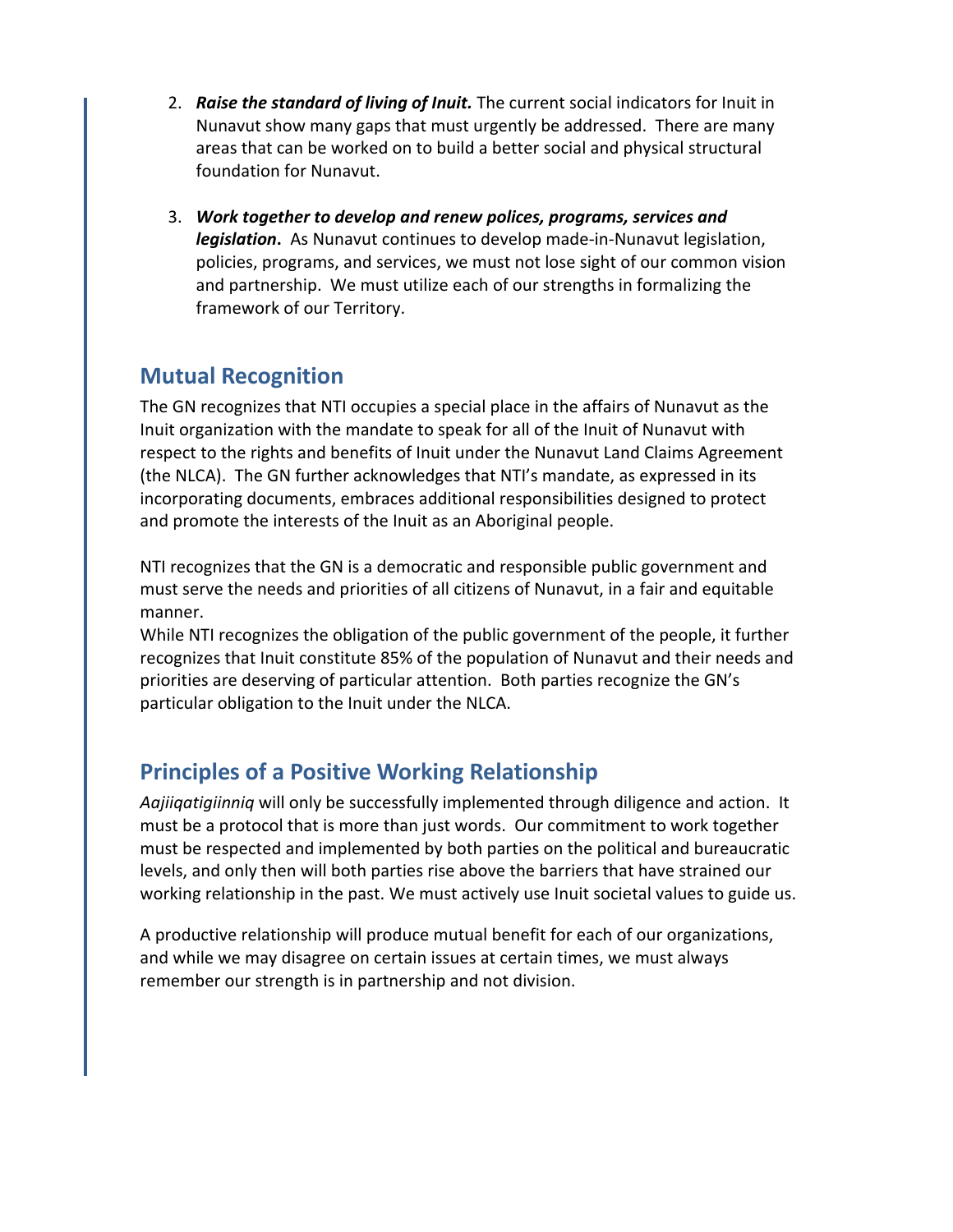## **Amendment and Term**

*Aajiiqatigiinniq* may be amended from time to time in writing by agreement of the Parties. It shall remain in force until one or both of the Parties determine otherwise.

\_\_\_\_\_\_\_\_\_\_\_\_\_\_\_\_\_\_\_\_\_\_\_\_\_\_ \_\_\_\_\_\_\_\_\_\_\_\_\_\_\_\_\_\_\_\_\_\_\_\_\_\_

A party, by providing written notice, may delegate the power to amend the appendices to a designated representative.

Signed on this 20th day of April, 2011, in Iqaluit, Nunavut.

 $\triangleright$   $\supset$ 

Cathy Towtongie **Eva Aariak** Eva Aariak President **Premier** Nunavut Tunngavik Incorporated Government of Nunavut

Come secure



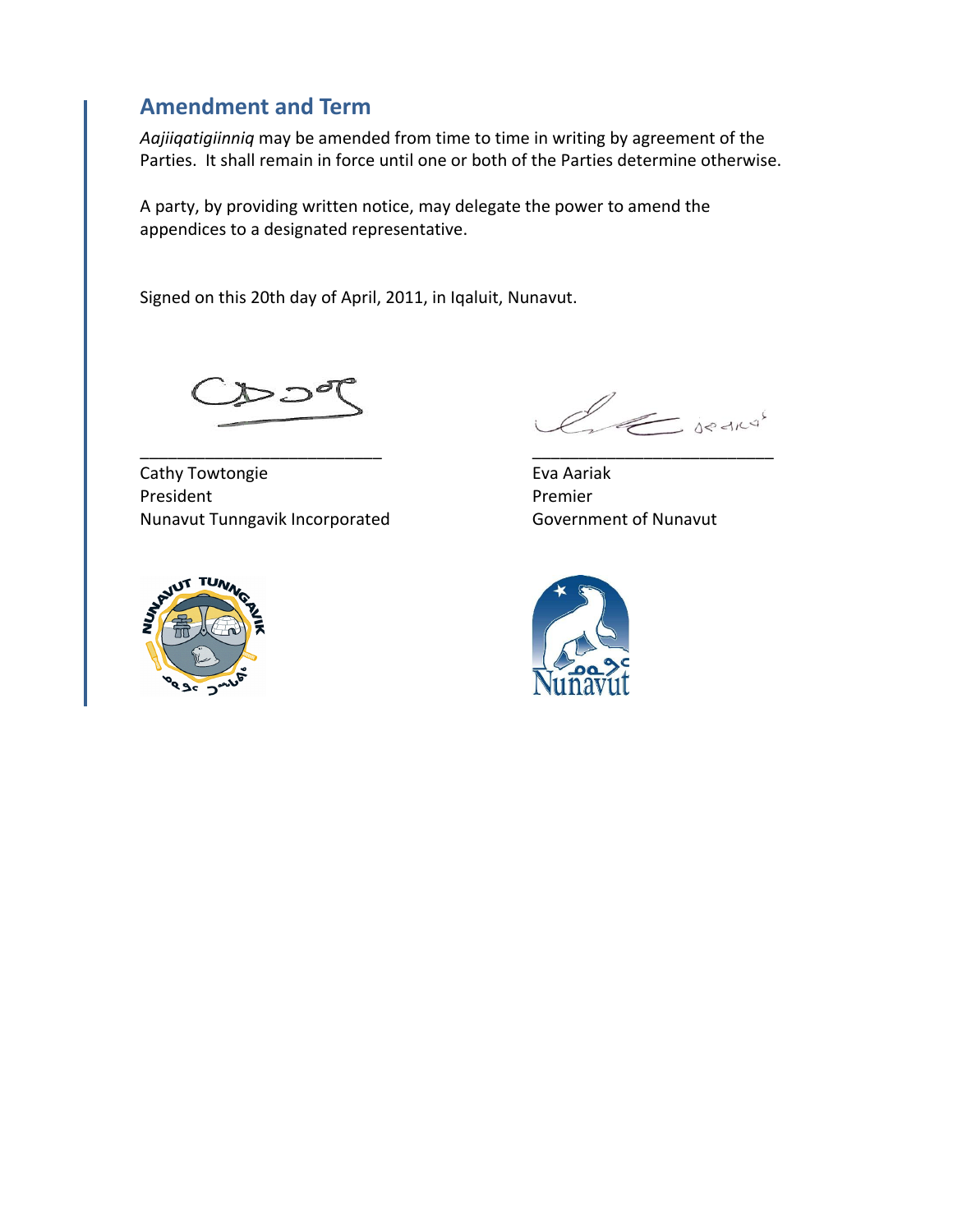# **2011 Priority Areas**

Nunavut Tunngavik Incorporated (NTI) and the Government of Nunavut (GN) agree to the following priority areas for 2011:

# *1. Encourage Self-Reliance*

#### **Develop a Poverty Reduction Strategy**

The GN and NTI will partner to lead a process to create a comprehensive Poverty Reduction Strategy for Nunavut. As partners, the GN and NTI will employ a public engagement model when developing the Strategy.

#### **Implement the Nunavut Suicide Prevention Strategy**

NTI and the GN will continue to work together to finalize the strategy, and will begin implementation of the Nunavut Suicide Prevention Strategy in 2011.

#### **Review the Child and Family Services Act**

NTI will work with the GN in its review of the Child and Family Services Act, primarily through participation in the Social Services Review Advisory Committee.

#### **Build Inuit Employment Capacity**

The GN and NTI will re-establish the bilateral NLCA Article 23 working group with a focus on creating and establishing practical measures to achieve a representative workforce.

# *2. Raise the Standard of Living*

#### **Housing**

GN and NTI will work together generally in the area of housing, but will specifically revisit the existing 2004 Nunavut Ten Year Inuit Housing Action Plan, and renew joint efforts to implement the Action Plan or a revised version of the Action Plan.

#### **Marine Infrastructure**

Increasing marine infrastructure in our 25 communities would provide significant improvement in the transportation of goods and services, the security of accessing the marine environment, and allow for increased community economic development opportunities. The GN and NTI will partner to advocate for increased marine infrastructure for Nunavut's communities.

#### **Community Wellness**

The GN and NTI will continue to support community wellness work in Nunavut and will work together to ensure that all communities have the support necessary to develop and implement community wellness plans.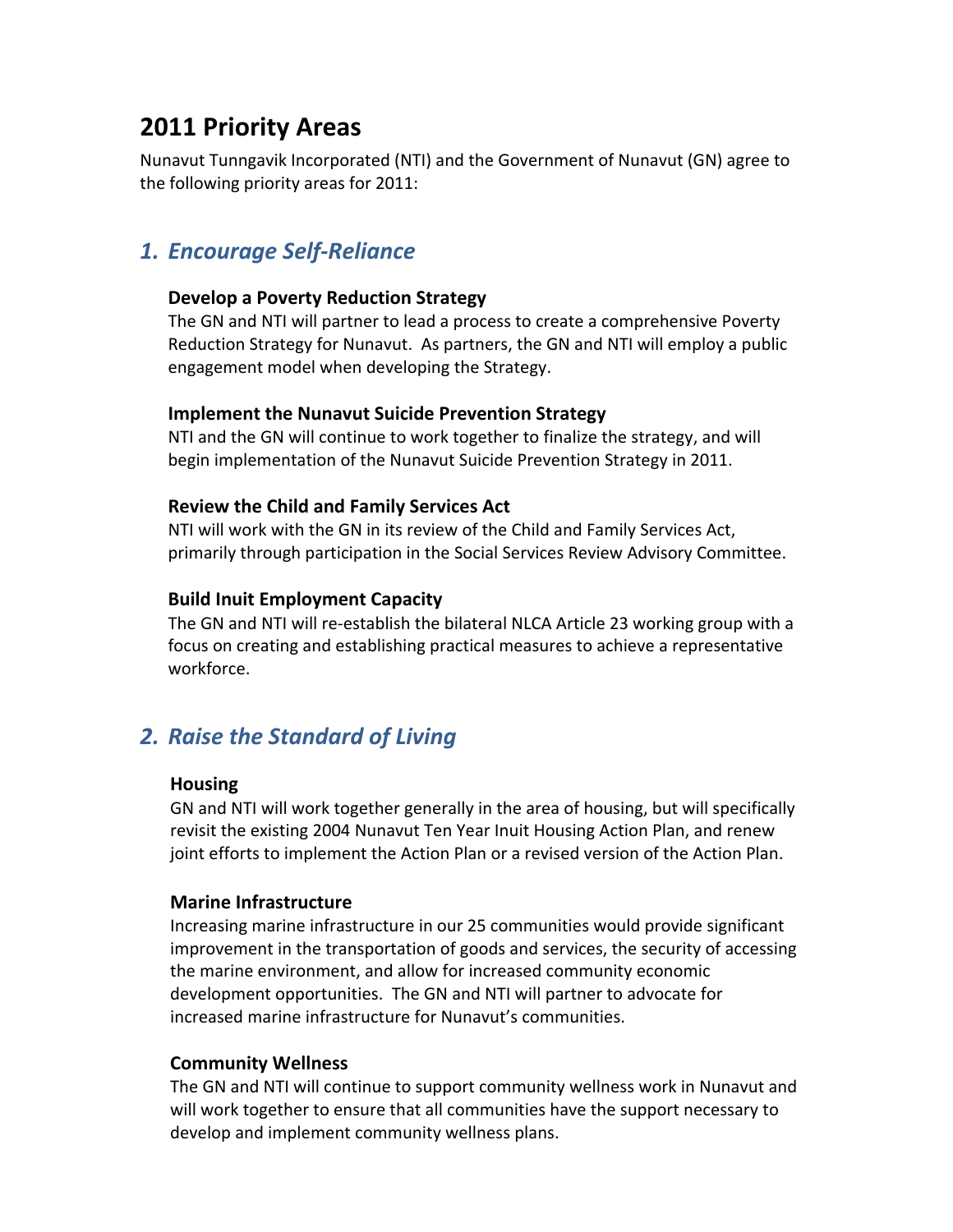# *3. Work together to develop and renew policies, programs, services and legislation*

#### **Article 32**

Inuit have the right as set out in Article 32 to participate in the development of social and cultural policies, and in the design of social and cultural programs and services, including their method of delivery, within the Nunavut Settlement Area.

NTI and the GN will work towards a common understanding on how to meaningfully implement Article 32 obligations.

#### **Government of Nunavut Contracting**

NTI and the GN will work together and be equal partners to assist Inuit and Nunavut firms through the implementation of the NNI Policy. NTI and the GN will release the 5 year comprehensive review and continue full consultation of all future interpretive issues regarding the NNI Policy.

#### **Education Act Regulations**

NTI and the GN will be partners in the *Education Act* regulations development process. They will ensure that the *Education Act* regulations reflect the Inuit goals and vision for the Nunavut education system, and will work together to develop language of instruction regulations to meet the implementation provisions of the *Inuit Language Protection Act* and the *Education Act*.

#### **Inuit Language Protection Act (ILPA) and Official Languages Act Regulations (OLA)**

NTI and the GN will be equal partners in the development of the OLA and ILPA regulations and the implementation of Inuit language rights under the legislation. The partners will ensure that Taiguusiliuqtiit is fully operational by the end of the reporting period.

#### **Increase inter-organizational understanding**

Inter-organizational collaboration is an important way to increase efficiency when working on areas of mutual interest. NTI and GN will facilitate this collaboration by undertaking joint working sessions whose aim is to increase the understanding each organization has of each other's mandate and purpose.